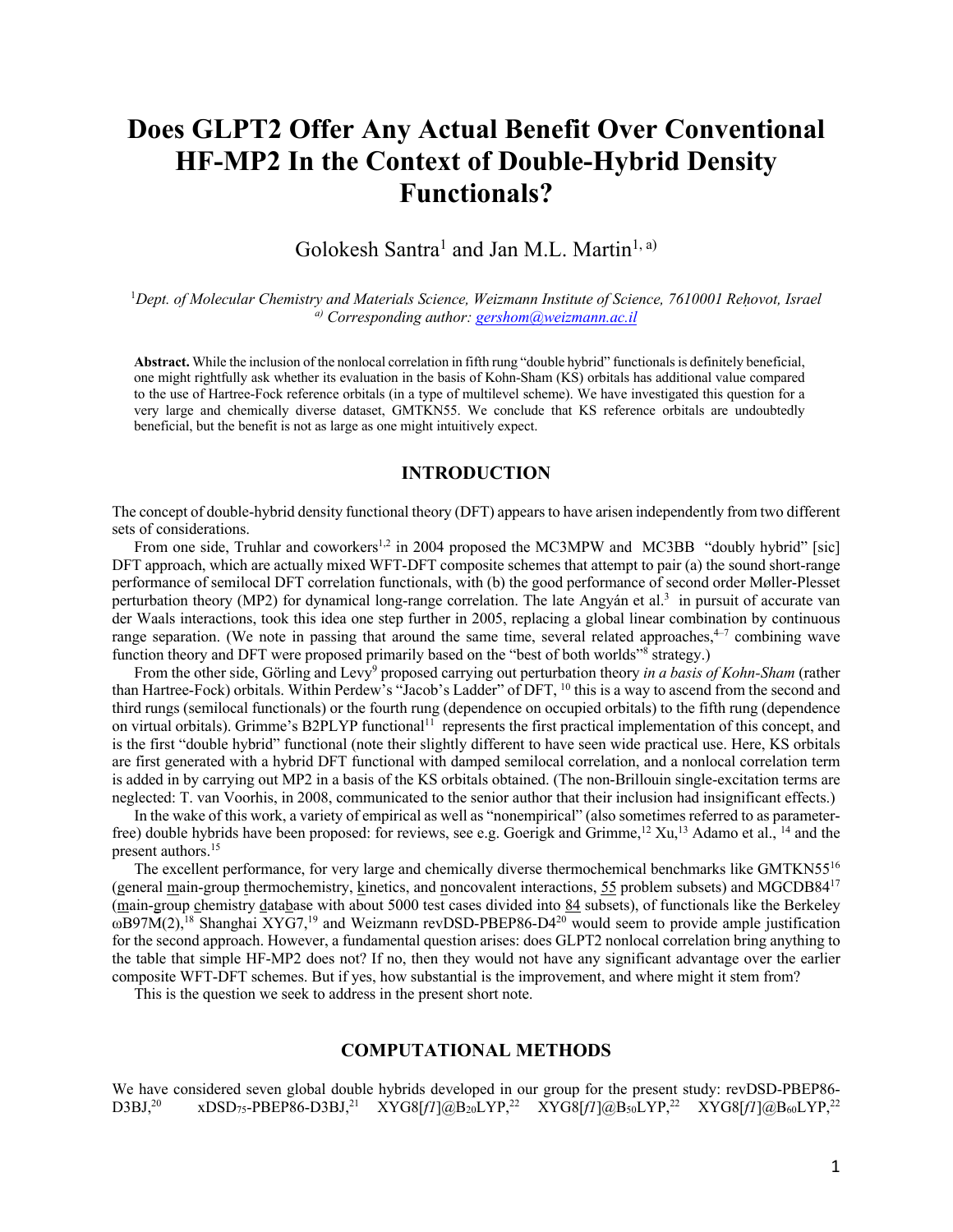XYG8[*f1*]@B70LYP22 and XYG8[*f1*]@HF-LYP.22 The dataset we employ is GMTKN55, which entails almost 2,500 species and 1,500 reaction energies: see Table 1 in Ref.<sup>16</sup> and associated text for a detailed description of the subsets and provenance of the reference values, obtained from coupled cluster ab initio calculations extrapolated to the complete basis set limit. WTMAD2 (weighted total mean absolute deviation, type two), as defined in the same paper,<sup>16</sup> has been used as our primary metric of choice for this entire study.

Q-Chem 5.423 was employed for the GLPT2 based revDSD-PBEP86-D3BJ, xDSD75-PBEP86-D3BJ double hybrids and canonical MP2 correlation energies. All the electronic structure calculations involving XYG8[*f1*] functionals were performed using the MRCC2020<sup>24</sup> package. The def2-QZVPP<sup>25</sup> basis set was used throughout except for the seven anion-containing subsets – where the def2-QZVPPD<sup>26</sup> was employed instead – and the C60ISO and UPU23 subsets, where we settled for the def2-TZVPP<sup>25</sup> basis set to reduce computational costFor further computational and optimization details, see the methods section of Ref.20–22 Unrestricted HF and KS, rather than their restricted openshell counterparts, were used throughout for the open-shell species. Unlike Truhlar's "doubly hybrids", we have used the same basis set for both DFT and canonical MP2 correlation energies. We will substitute simple HF-MP2 for KS-PT2, reoptimize all the parameters, and compare performance.

Detailed statistics are available as Electronic Supporting Information at http://doi.org/10.34933/wis.000398.

### **RESULTS AND DISCUSSION**

Both for revDSD-PBEP86-D3BJ and xDSD75-PBEP86-D3BJ, using KS orbitals instead of pure HF reference does seem to help (see Table 1). For the xDSD75-PBEP86-D3BJ, WTMAD2 deteriorates from 2.15 kcal/mol to 3.27 kcal/mol if we use canonical MP2 correlation and reoptimize all linear parameters. Unsurprisingly, the two parameters that change the most are the same-spin and opposite-spin MP2 coefficients: the lower-lying virtual KS orbitals imply smaller coefficients to reach the same PT2 correlation energy. The coefficients for the empirical dispersion correction (s6, the other three parameters s $_8$ ,  $a_1$ , and  $a_2$  are kept constant throughout<sup>21</sup>) remain more or less the same. Among the five top-level subcategories, performance for barrier heights and large-molecule reaction energies suffers most (by 0.39 and 0.40 kcal/mol, respectively) when replacing GLPT2 with HF-MP2 correlation. The same is observed for revDSD-PBEP86-D3BJ (see Table 1).

Upon detailed inspection, it appears that much of the difference is caused by two of the total 55 subsets of GMTKN55: BH76 (the union of HTBH38<sup>2</sup> and NHTBH38<sup>27</sup>) and RSE43 (radical separation energies). Upon detailed inspection, we found that for the open-shell species in these subsets,  $\langle S^2 \rangle$  values indicate severe spin contamination for HF-MP2, which is greatly mitigated in GLPT2 (it is well known, e.g.,<sup>28</sup> that DFT is much less prone to spin contamination). Upon eliminating the twelve reactions with the worst spin contamination (four from BH76, two from RSE43, one from RC21, and five from W4-11), WTMAD2 for xDSD75-PBEP86-D3BJ only decreases from 2.15 to 2.08 kcal/mol using GLPT2 correlation, compared to a drop of 0.27 kcal/mol (3.27 to 3.00) for the HFMP2-based counterpart. Similarly, for the PT2-based and MP2-based revDSD-PBEP86-D3BJ variants, WTMAD2 values decrease from 2.37 and 3.12 kcal/mol, respectively, to 2.29 and 2.87 kcal/mol. Hence, removing critical spin contamination cases improves the performance of MP2-based functionals, but a significant gap still remains. (For perspective, it should be noted that 3.12 kcal/mol is in the same range as the 3.22 kcal/mol we obtain here for the ωB97M-V range-separated hybrid,<sup>29</sup> thus far the best global hybrid (rung four) functional reported. The reduction from the slightly higher value of 3.29 kcal/mol reported previously<sup>15,20</sup> is explained by the def2-QZVPPD basis set being used for BH76, which greatly reduces errors for the  $\text{Sn}^2$  Walden inversions.)

While the greater resilience to spin contamination of the KS orbitals is one part of the story, differences are also seen for subsets that are completely closed-shell, like 1,4-butanediol conformers (BUT14DIOL), where relative energetics are primarily driven by intramolecular hydrogen bonds. For subsets that are driven almost fully by London dispersion, like RG18 rare-gas clusters, ACONF alkane conformers, ADIM6 n-alkane dimers, it does not seem to matter whether you use regular HF-MP2 or GLPT2 correlation, as one might naïvely expect.

Differences in closed-shell subsets are instead seen where intermediate-distance interactions are significant, e.g., capped amino acid conformers AMINO20X4, peptide and sugar conformers PCONF21 and SCONF, or the BUT14DIOL set already mentioned. Interestingly, using GLPT2 correlations instead of regular HF-MP2 does more harm than good for reactions involving self-interaction error (SIE4x4) and tautomerization reactions (TAUT15).

Now, if we consider five XYG8[*f1*] <sup>22</sup> type functionals and replace same-spin and opposite-spin GLPT2 correlation terms with corresponding canonical MP2 correlation components, WTMAD2 value increases gradually for the PT2 based variants with increasing HFx in the orbitals. However, for the MP2-based variants, interpolation suggests a minimum in WTMAD2 near 60% HF exchange in orbitals (i.e., XYG8[*f1*]@B60LYP). The WTMAD2 gap between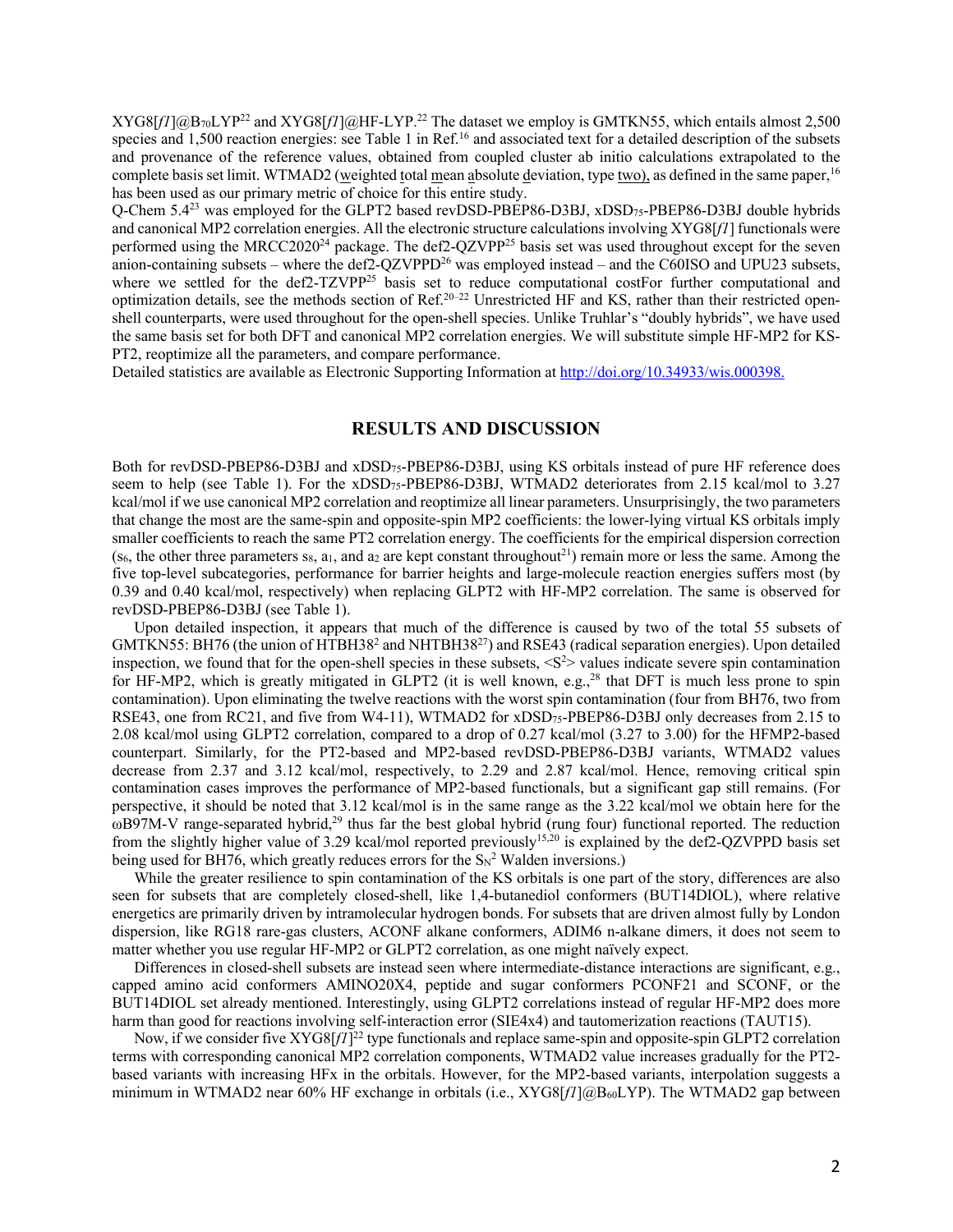the PT2-based and MP2-based variants of XYG8[*f1*] decreases with increasing percentage of HFx used for orbital generation (see Table 1).

Comparing the five major subcategories: replacing PT2 correlation in XYG8[f1]@B<sub>20</sub>LYP by MP2 correlation significantly degrades performance for all five. However, with the gradual increase of HFx in orbitals, small molecule thermochemistry, barrier heights, and large-molecule reaction energies become the driving force for the performance gap we see in total WTMAD2. In the case of XYG8[*f1*]@HF-LYP, a noticeable difference can only be seen for the large-molecule reaction energies.

|                      | Nonlocal          | WTMAD2     |               |                 |              |             |                 |             |
|----------------------|-------------------|------------|---------------|-----------------|--------------|-------------|-----------------|-------------|
| <b>Functionals</b>   | Corr.             | (kcal/mol) | <b>THERMO</b> | <b>BARRIERS</b> | <b>LARGE</b> | <b>CONF</b> | <b>INTERMOL</b> | $NCI^{[b]}$ |
| revDSD-PBEP86-D3BJ   | PT <sub>2</sub>   | 2.372      | 0.515         | 0.269           | 0.555        | 0.463       | 0.570           | 1.033       |
|                      | UMP <sub>2</sub>  | 3.117      | 0.563         | 0.536           | 0.829        | 0.596       | 0.593           | 1.189       |
|                      | ROMP <sub>2</sub> | 2.973      | 0.718         | 0.482           | 0.584        | 0.596       | 0.593           | 1.189       |
| xDSD75-PBEP86-D3BJ   | PT <sub>2</sub>   | 2.145      | 0.494         | 0.250           | 0.487        | 0.432       | 0.481           | 0.914       |
|                      | UMP <sub>2</sub>  | 3.273      | 0.562         | 0.641           | 0.878        | 0.619       | 0.573           | 1.191       |
|                      | ROMP <sub>2</sub> | 3.003      | 0.728         | 0.486           | 0.596        | 0.619       | 0.573           | 1.192       |
| XYG8[f1]@B20LYP      | PT <sub>2</sub>   | 1.847      | 0.442         | 0.212           | 0.371        | 0.418       | 0.404           | 0.822       |
|                      | UMP <sub>2</sub>  | 3.152      | 0.746         | 0.535           | 0.714        | 0.596       | 0.561           | 1.157       |
|                      | ROMP <sub>2</sub> | 3.098      | 0.855         | 0.562           | 0.523        | 0.596       | 0.561           | 1.158       |
| XYG8[f1]@B50LYP      | PT <sub>2</sub>   | 1.935      | 0.451         | 0.227           | 0.377        | 0.432       | 0.448           | 0.880       |
|                      | UMP <sub>2</sub>  | 2.982      | 0.674         | 0.497           | 0.719        | 0.538       | 0.556           | 1.094       |
|                      | ROMP <sub>2</sub> | 2.902      | 0.796         | 0.515           | 0.497        | 0.539       | 0.556           | 1.095       |
| XYG8[f1]@B60LYP      | PT <sub>2</sub>   | 1.997      | 0.464         | 0.253           | 0.389        | 0.442       | 0.449           | 0.892       |
|                      | UMP <sub>2</sub>  | 2.965      | 0.672         | 0.476           | 0.742        | 0.524       | 0.551           | 1.076       |
| XYG8[f1]@B70LYP      | PT <sub>2</sub>   | 2.106      | 0.499         | 0.281           | 0.415        | 0.460       | 0.452           | 0.912       |
|                      | UMP <sub>2</sub>  | 2.985      | 0.678         | 0.486           | 0.715        | 0.553       | 0.554           | 1.107       |
| $XYZ8[f1]@HF-LYP[a]$ | PT <sub>2</sub>   | 2.697      | 0.603         | 0.522           | 0.584        | 0.539       | 0.448           | 0.988       |
|                      | UMP <sub>2</sub>  | 3.107      | 0.691         | 0.596           | 0.800        | 0.542       | 0.478           | 1.020       |
|                      | ROMP <sub>2</sub> | 2.895      | 0.798         | 0.526           | 0.504        | 0.583       | 0.484           | 1.067       |

**Table 1:** Total WTMAD2 (kcal/mol) for seven global double hybrid density functionals, as well as its decomposition into the five major subsets: THERMO=Thermochemistry of small and medium molecules;BARRIER=barrier heights; LARGE=reaction energies for large systems; CONF=conformer/intramolecular interactions; INTERMOL=intermolecular interactions

[a] HF-LYP means 100% HF exchange, and for correlation 19% VWN5 and 81% LYP.

[b] NCI= Total noncovalent interactions (=CONF+INTERMOL)

Same as we observed for revDSD and xDSD functionals, the two most affected subsets are RSE43 and BH76. However, the performance gap gradually decreases with increasing percentage of exact exchange in the orbital generation step. Upon eliminating the twelve reactions with the severest spin contamination error, WTMAD2 remains practically unchanged for the PT2-based XYG8[*f1*]@B<sub>20</sub>LYP, while it improves by 0.2 kcal/mol for its MP2-based counterpart. Interestingly, for the PT2-based XYG8[*f1*] functionals, WTMAD2 improves gradually with increasing %HFx in orbitals, but for the MP2-based cases, this improvement ranges from 0.2–0.3 kcal/mol throughout.

Upon further investigation, we found that performance for G21EA, AMINO20x4, HEAVY28, and to some extent RC21, PCONF21, and BHPERI degrades when we switch from GLPT2 to HF-MP2 correlation for the XYG8[*f1*] type functionals. Unlike what we observed for revDSD-PBEP86-D3BJ and xDSD75-PBEP86-D3BJ, the SIE4x4 selfinteraction subset benefits from using GLPT2 correlation instead of HF-MP2 correlation. For all those subsets, with increasing HF exchange in orbitals, performance gaps decrease gradually, and at 100% HFx, using MP2 correlation is marginally better than PT2 for the AMINO20x4 and BHPERI subsets.

The MP2-based XYG8[*f1*] functionals perform better than PT2-based variants for both the melatonin conformers (MCONF) and tautomerization reactions (TAUT15). For the rare gas clusters, PT2-based XYG8[f][@B<sub>20</sub>LYP is a better performer than its MP2-based counterpart, but for the XYG8[*f1*]@HF-LYP variants the trend is opposite. The choice of nonlocal correlation has little to no effect on the performance of XYG8[*f1*] family double hybrids for the ACONF alkane conformers, ADIM6 n-alkane dimers, conformers of inorganic systems (ICONF), HAL59 halogen bonds, IL16 cation-anion interactions, proton affinities (PA26), S66 noncovalent interactions, and WATER27 water clusters.

What happens when we use ROHF references for MP2? This causes significant improvements in, again, the BH76 and RSE43 subsets — somewhat offset by a deterioration in SIE4x4, where the stretching curves suffer from ROHF references. For xDSD75-PBEP86-D3BJ (and to a lesser extent revDSD-PBEP86-D3BJ), the gap with GLPT2 is significantly narrowed, yet the lion's share of the GLPT2 advantage remains. For XYG8@B20LYP and XYG8@B50LYP, the improvement when using ROMP2 is much smaller. For XYG8@HFLYP, a.k.a.